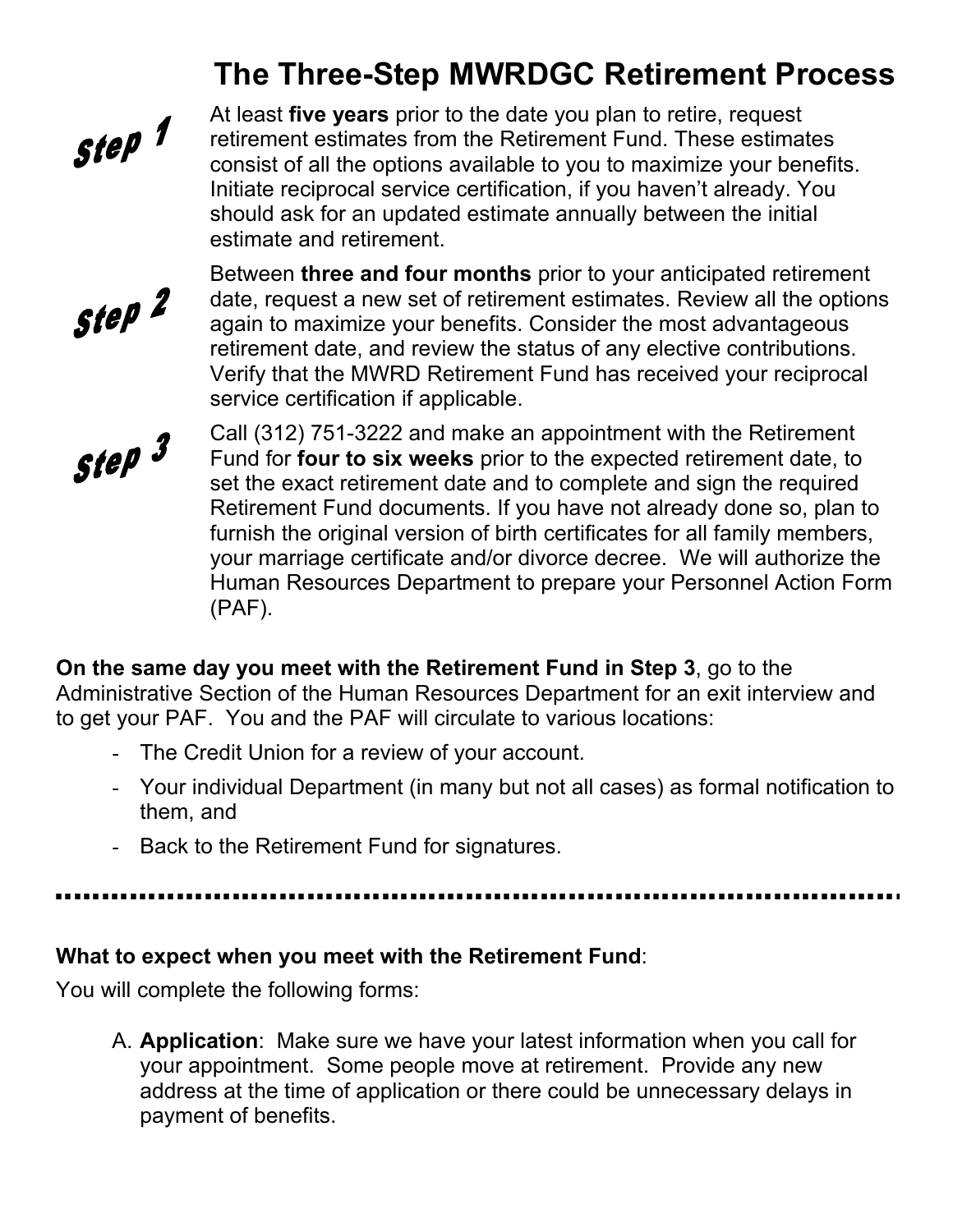- B. **Beneficiary Form**: By Illinois State Law, you spouse is automatically your primary beneficiary. However, don't assume that one will predecease the other. Have secondary beneficiaries (and their current addresses) in mind so you can fill out the form adequately.
- C. **Direct Deposit Form**: We will provide you with a Direct Deposit form to take to your financial institution. You will fill out the pertinent information in the top half, your financial institution will fill out the bottom half, and you will need to return the form to us. The form may be faxed to us for your convenience.
- D. **W4P Form**: Illinois retirement annuities are not taxable in the State of Illinois. However, the annuity is federally taxable. Have in mind how you would like to withhold for federal taxes (e.g. Single 1 allowance, Married 0 allowances, etc.).
- E. **Signature Card**: This form will be used to ensure that any changes requested in writing are signed by you (and not someone trying to steal your identity). Periodically the Fund will send a new form to update your signature, since signatures do change over the years.
- F. If you are single at retirement, you will fill out:
	- 1. **No-Spouse Affidavit**: If you were previously married, we will also require the divorce decree or death certificate showing proof of your unmarried status.
	- 2. **No-Spouse Refund Application Form**: On this form you will indicate how you want your refund disbursed. The taxable portion of this refund will be taxed at 20% if you receive it directly. If you want to defer taxation, you may want to rollover your distribution into an IRA or other qualified account. You will need your rollover information for your form. Understand that if you are under age 55 , a 10% penalty at tax time due to early withdrawal.

Information regarding dental insurance through COBRA, and life insurance conversion will be mailed to you. If you prefer, you may handle these matters personally with staff from the Compensation and Benefits Section of Human Resources. It is suggested that you phone (312) 751-5166 to arrange this meeting.

You may contact Deferred Compensation at (312) 751-6112 to discuss your account.

You should allow 3 to 6 weeks following your final MWRDGC paycheck before receiving your first annuity check. Generally, a retirement coordinated with a reciprocal